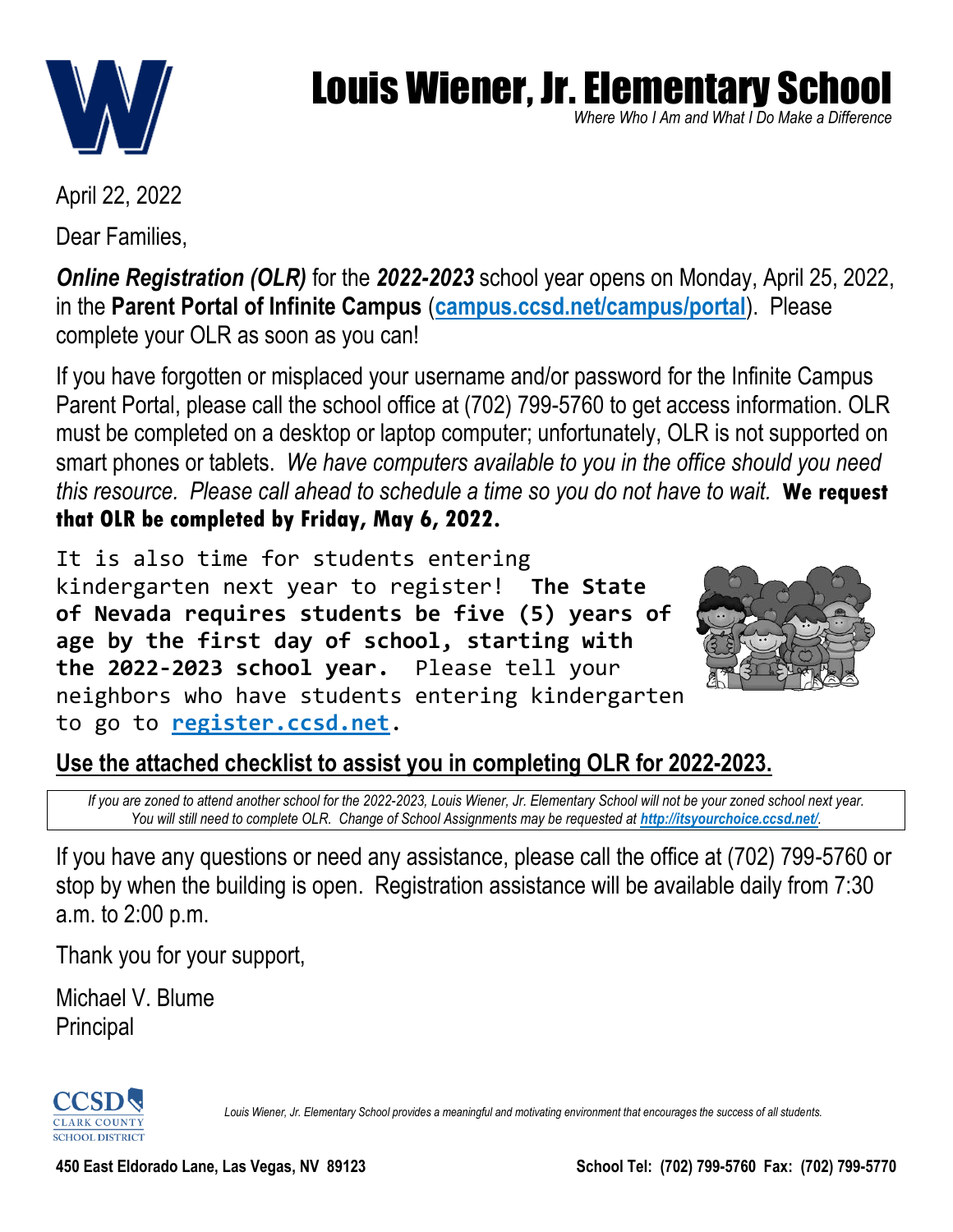

Where Who I Am and What I Do Make a Difference<br>

## **ONLINE REGISTRATION 2022-2023 CHECKLIST**

*Please complete all items on this page.*

*Questions may be directed to the front office at (702) 799-5760. Computers are available in the front office. Please call ahead to check for availability.*

| Student Name                    |  |
|---------------------------------|--|
| <b>Current Homeroom Teacher</b> |  |
| Student ID#                     |  |

- \_\_\_\_\_ Use a laptop or desktop computer (smart phones/iPhones and tablets/iPads may not function properly)
- \_\_\_\_\_ Enter the Parent Portal in Infinite Campus at **campus.ccsd.net/campus/portal**
- \_\_\_\_\_ Choose the 2022-2023 School Year for Online Registration
- Update all information as needed as you work through the process
- Read the tips on the next page and then complete the OLR Release Explanations for these CCSD documents: *Acceptable Use Policy (AUP), Release of Directory Information, and Media and Public Release Agreement*
- Record the confirmation number here at the end of the process:
- \_\_\_\_\_ Locate a copy of one (1) of the following bills *dated within the past 30 days* for proof of residency: *NV Energy, Las Vegas Valley Water District, Southwest Gas, Mortgage Statement, or Rental Agreement*
- Send an email to [0373-REGISTER-USER@NV.CCSD.NET](mailto:0373-REGISTER-USER@NV.CCSD.NET) with the following information in the body of the message: Child(ren)'s Name(s), Parent/Guardian Name, Confirmation Number *AND* attach the proof of residency (PDF/scan or clear photo) *OR*

Save this page and proof of residency and bring to school when the building is open

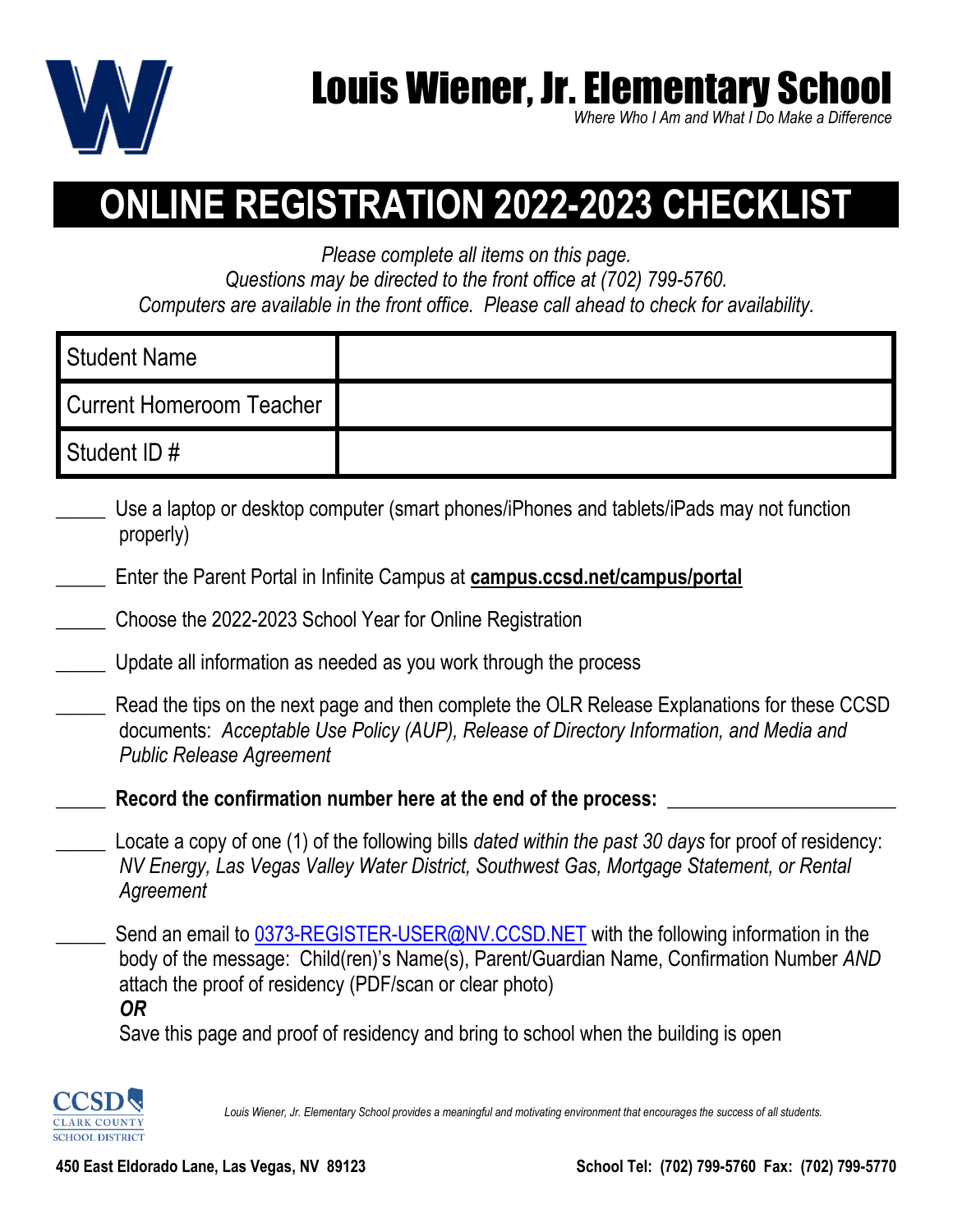

Where Who I Am and What I Do Make a Difference<br>

### **Additional Information to Review Before Completing OLR**

### **Acceptable Use Policy (AUP)**

*Read the language in Infinite Campus*

- If you mark YES, your child will be able to use computers and programs at school.
- If you mark NO, your child will *not* be able to use computers and programs at school and will not be able to work in Clever, Canvas, Khan Academy, Accelerated Reader, Zearn, ST Math, or any other computer program at school.

### **Directory Information**

*Read the language in Infinite Campus*

You will mark TWO (2) options for this item, one for outside sources and one for CCSD publications.

### *OUTSIDE SOURCES*

- Choose YES if you do not want any information released to outside sources.
- Choose NO if you approve of information being released to outside sources.

### *CCSD PUBLICATIONS*

- Choose YES if you do not want your child's information included in school publications. *If you choose this option, your child will NOT be in the yearbook.*
- Chose NO if you approve of your child's information being included in school publications. *If you choose this option, your child will be included in the yearbook.*

### **Media and Public Release Beyond Directory Information**

*Read the Language in Infinite Campus*

### Choose ONE Button:

|                      | CCSD Owned/Produced  Outside CCSD |          |
|----------------------|-----------------------------------|----------|
| <b>First Button</b>  | Okav                              | Okav     |
| Second Button        | Okay                              | Not Okay |
| Third Button         | Not Okay                          | Not Okay |
| <b>Fourth Button</b> | Not Okay                          | วkaง     |

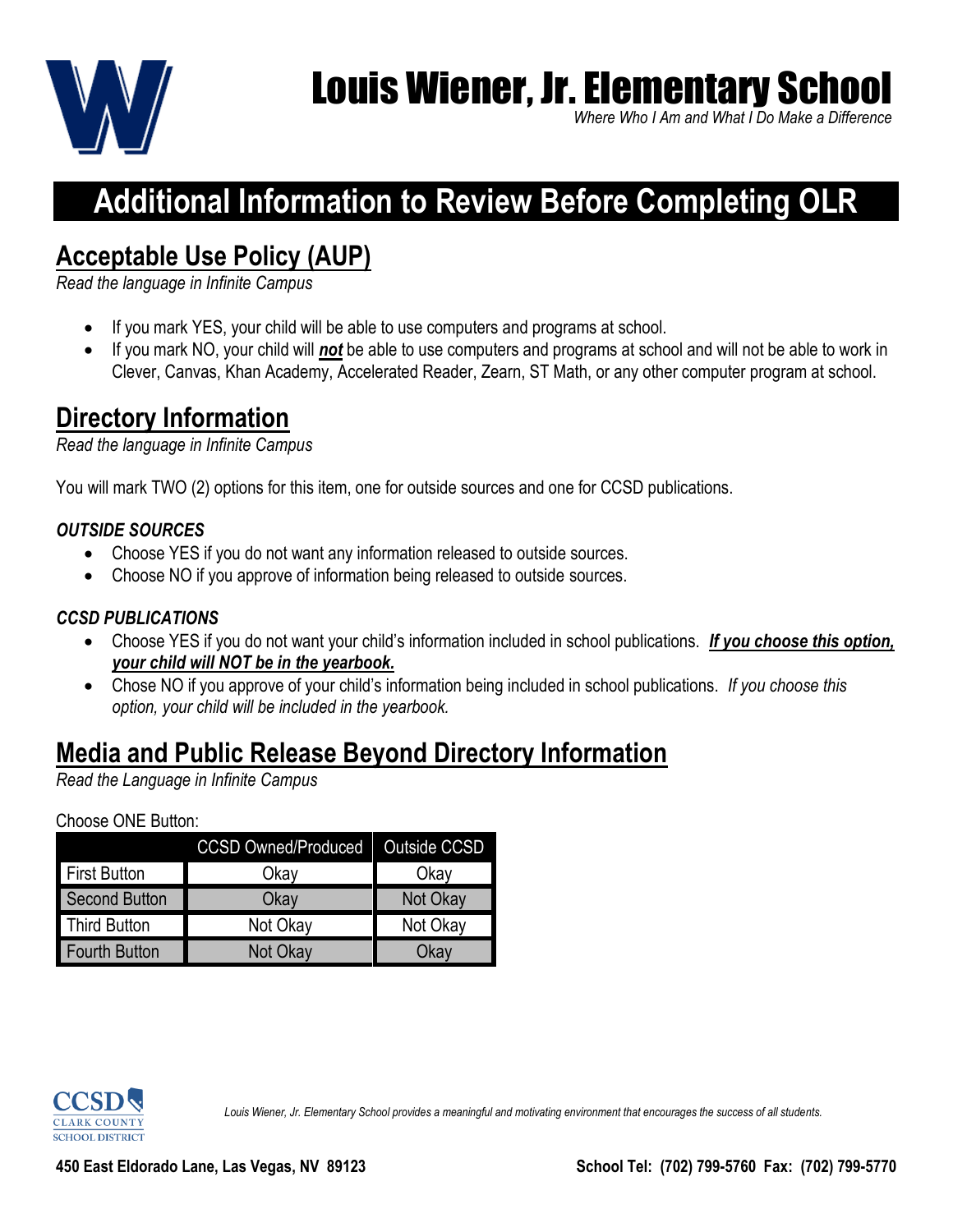

Where Who I Am and What I Do Make a Difference<br>

Dear Families,

Louis Wiener, Jr. Elementary School is pleased to announce an opportunity for preschool children within our community, who will be ages four and five (not be enrolled in Kindergarten) on or before the first day of school. This unique experience will provide ageappropriate preschool instruction for the children, while being included in a learning environment with students, ages three, four and five. This opportunity will enable your child to receive valuable, age-appropriate instruction, as well as, provide the students with disabilities, age-appropriate role models.

We are looking for children who have age-appropriate language and behavior skills. The children must be toilet-trained and must have demonstrated that they are able to be away from home for a day without duress. Parents will be required to transport their child to and from school and must ensure that consistent attendance occurs with the exception of illness.

Depending on the program, students may attend Monday through Friday in a full-day program or Monday-Thursday in a half-day program. The teacher will be instructing the students and will be assisted by one instructional assistant. Enrollment is limited in an effort to maintain an appropriate class size. We may be holding trial sessions for interested families in May depending on school status. Once we conduct trials and determine if your child is a good fit for the program, students will be selected through a "lottery" system. If your child is selected, registration information is required and updated immunization records and a copy of the birth certificate must be provided. If you are interested in your child participating in this learning experience, please complete the bottom portion of this letter and the Pre-K Skills Checklist and return it to school no later than May 6, 2022, by bringing it to the front office when the building is open. We may be contacting you via phone to set up a date and time for a trial session. Please be sure you include a working phone number.

Thank you in advance for your interest.

Sincerely,

Michael V. Blume Principal \*\*\*\*\*\*\*\*\*\*\*\*\*\*\*\*\*\*\*\*\*\*\*\*\*\*\*\*\*\*\*\*\*\*\*\*\*\*\*\*\*\*\*\*\*\*\*\*\*\*\*\*\*\*\*\*\*\*\*\*

**If interested, please complete this application and return it to Louis Wiener, Jr. Elementary School by May 6, 2022. The Pre-K Skills Checklist must also be completed for consideration.**

| I understand that if randomly selected, Clark County School District will not provide transportation, consistent attendance is required,<br>appropriate behavior is expected, all immunizations must be current, and proof of such is required. |      |
|-------------------------------------------------------------------------------------------------------------------------------------------------------------------------------------------------------------------------------------------------|------|
| Parent/Guardian Signature                                                                                                                                                                                                                       | Date |